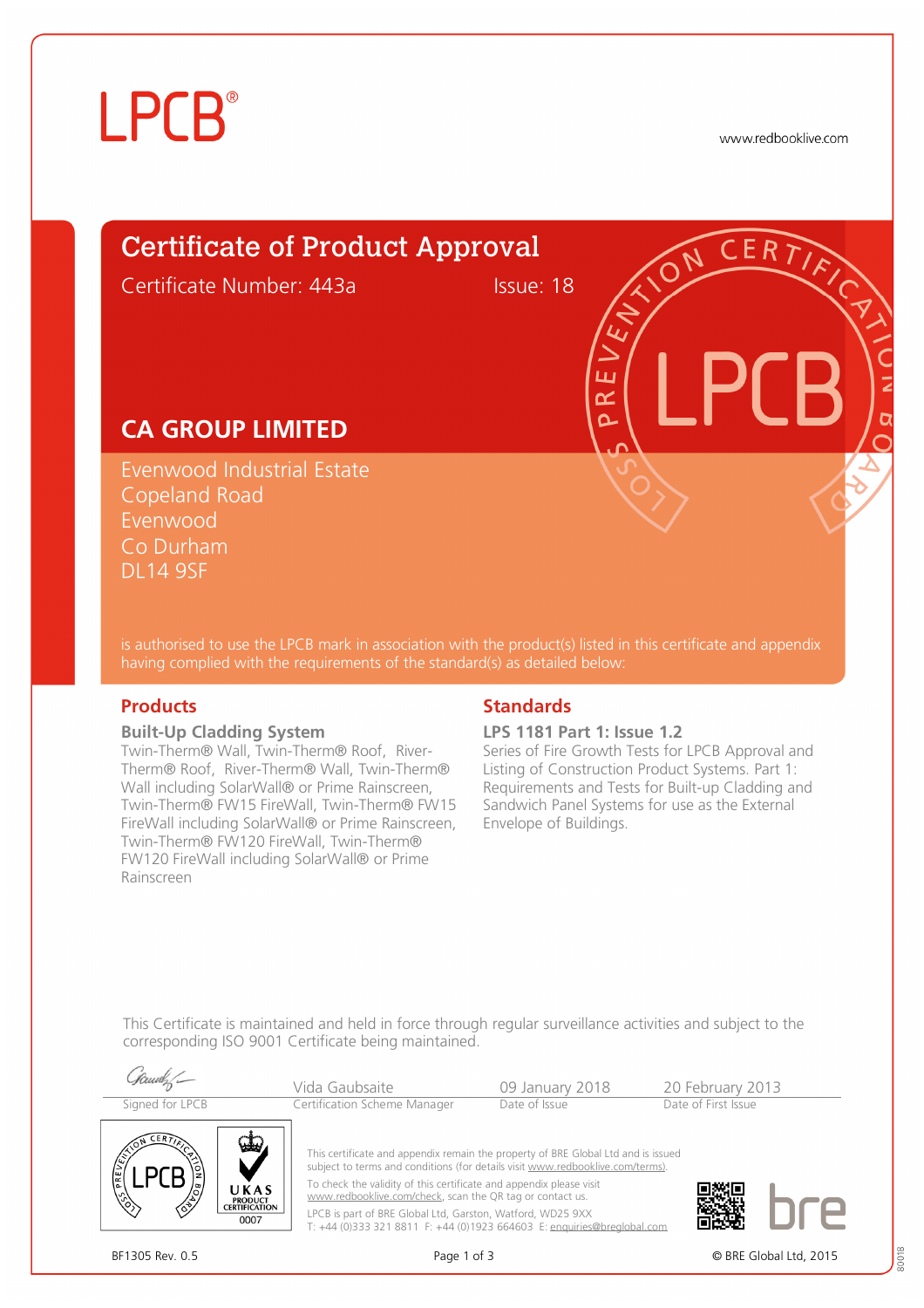# **LPCB**®

## Appendix to Certificate No: 443a **Issue: 18 CA GROUP LIMITED**

| <b>Product Name</b>                                                       | Specification<br>thickness<br>(including<br>external<br>profile<br>depth)<br>(mm) | Cavity insulation<br>thickness<br>(mm) | Wall panel<br>orientation<br>(HN)<br>(note 1) | Fire<br>Resistance<br>(min) integrity<br>/ insulation | Grade           | <b>Core Material</b><br><b>Type and Density</b> | <b>LPCB Ref.</b><br>No. |
|---------------------------------------------------------------------------|-----------------------------------------------------------------------------------|----------------------------------------|-----------------------------------------------|-------------------------------------------------------|-----------------|-------------------------------------------------|-------------------------|
| Twin-Therm® Wall                                                          | 95/365                                                                            | $80 - 300$                             | Hor V                                         | $-$ / $-$                                             | $EXT - B$       | Glass wool<br>$\geq 10$ kg/ m <sup>3</sup>      | 443a/10                 |
| Twin-Therm® Roof                                                          | 112/532                                                                           | $80 - 500$                             |                                               | $-$ / $-$                                             | $EXT - B$       | Glass wool<br>$\geq 10$ kg/ m <sup>3</sup>      | 443a/10                 |
| River-Therm® Roof                                                         | 138 / 558                                                                         | $80 - 500$                             |                                               | $-$ / $-$                                             | $EXT - B$       | Glass wool<br>$\geq 10$ kg/ m <sup>3</sup>      | 443a/14                 |
| River-Therm® Wall                                                         | 138/220                                                                           | $80 - 220$                             | HorV                                          | $-$ / $-$                                             | $EXT - B$       | Glass wool<br>$\geq 10$ kg/ m <sup>3</sup>      | 443a/14                 |
| Twin-Therm® Wall including<br>SolarWall® or Prime<br>Rainscreen           | 182 / 629                                                                         | $80 - 300$                             | H or V                                        | $-$ / $-$                                             | $EXT - B$       | Glass wool<br>$\geq 10$ kg/ m <sup>3</sup>      | 443a/15                 |
| Twin-Therm® FW15 FireWall                                                 | 135 / 365                                                                         | $120 - 300$                            | H or V                                        | 240/15                                                | EXT-A15         | Glass wool<br>$\geq 10$ kg/ m <sup>3</sup>      | 443a/17                 |
| Twin-Therm® FW15 FireWall<br>including SolarWall® or Prime<br>Rainscreen  | 222/629                                                                           | $120 - 300$                            | H or V                                        | 240/15                                                | EXT-A15         | Glass wool<br>$\geq 10$ kg/ m <sup>3</sup>      | 443a/18                 |
| Twin-Therm® FW120 FireWall                                                | 135 / 365                                                                         | $120 - 300$                            | H or V                                        | 240/120                                               | <b>EXT-A120</b> | Rock fibre<br>$\geq$ 45 kg/ m <sup>3</sup>      | 443a/23                 |
| Twin-Therm® FW120 FireWall<br>including SolarWall® or Prime<br>Rainscreen | 222/629                                                                           | $120 - 300$                            | H or V                                        | 240/120                                               | <b>EXT-A120</b> | Rock fibre<br>$\geq$ 45 kg/ m <sup>3</sup>      | 443a/24                 |

This Certificate is maintained and held in force through regular surveillance activities and subject to the corresponding ISO 9001 Certificate being maintained.



80018